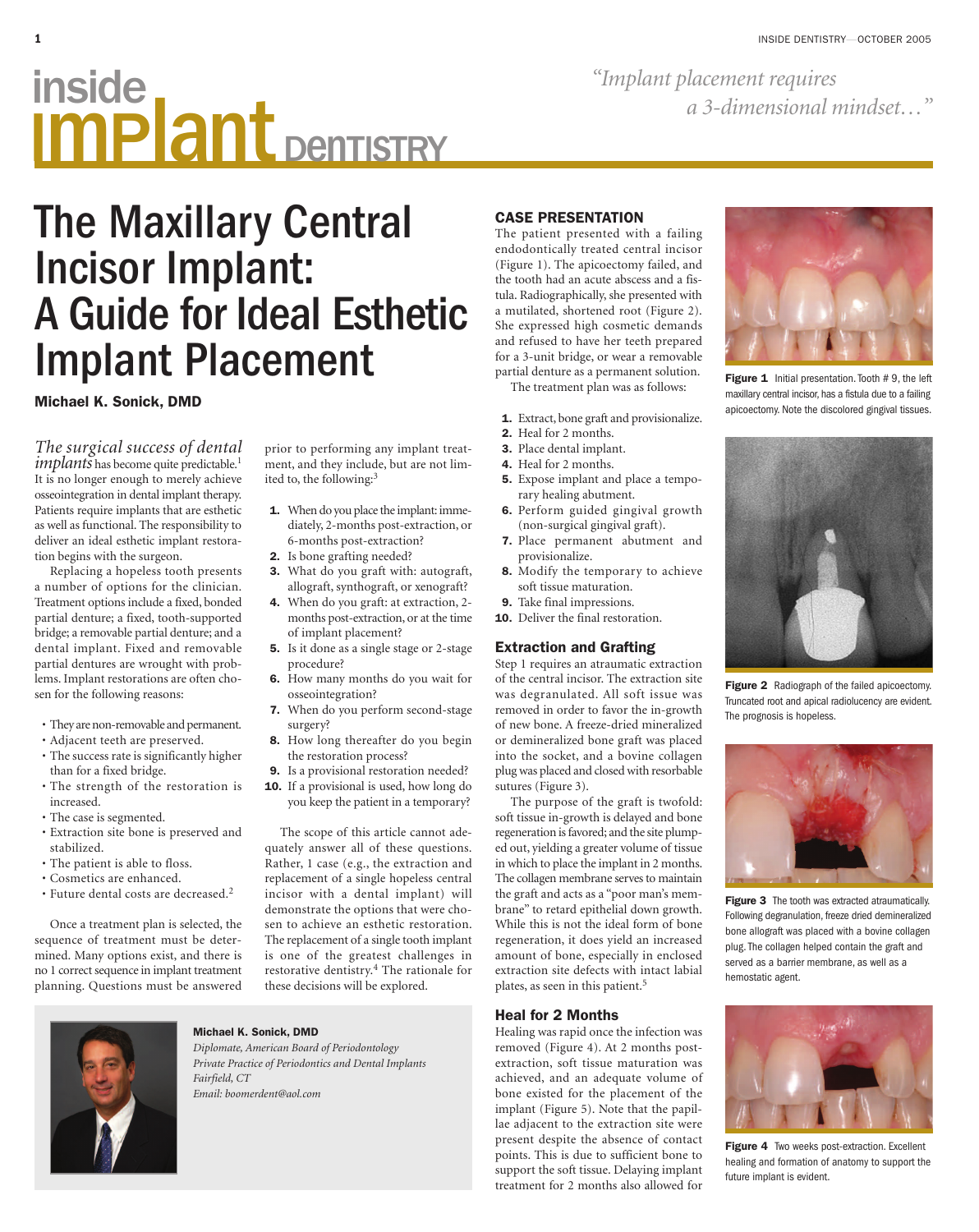

**Figure 5** Healing 2 months following extraction. Note retention of papilla. Labial gingival contour has been preserved.



**Figure 6** Radiograph at 2 months following extraction, the day of implant surgery. Bony healing appears to be proceeding nicely.



**Figure 7a** Labial view of the flap design and implant placement. Vertical incision was made 1 tooth distally on the interradicular bone at a right angle to the bone. The vertical incision connected horizontally at a right angle at the level of the gingival sulcus. Note the 3-dimensional position of the implant. It is slightly distal and 3 mm from the anticipated dento-gingival junction.



**Figure 7b** The incision design began 1 tooth mesial and distal to the implant site with a vertical incision that extended from the alveolar mucosa to the height of gingival contour. It extended intrasulcularly to the palatal line angles of both teeth and connected horizontally across the palate. Note the implant position is 3 mm from the anticipated dento-gingival junction and 2 mm from the adjacent teeth.

soft tissue maturation. Since an immediate implant was not performed, primary closure at the time of extraction was not necessary. Therefore, a free gingival graft was not necessary, and there was no distortion of the gingival architecture in an attempt to achieve primary closure.

#### **Dental Implant Placement: Incision Design and Implant Alignment**

The radiograph taken at 2 months postextraction (Figure 6) revealed adequate bone in a mesial-distal and occlusal-apical direction. Bony fill was intimated in the space previously occupied by the tooth root. Given the excellent healing response of the patient, it was decided to proceed with dental implant placement.

The incision design enabled visualization of the buccal plate, without causing gingival recession over the adjacent teeth or papillary loss. A vertical incision was made over the interradicular bone, 1 tooth distal to the implant site (Figures 7a and 7b). A sharp incision was made perpendicular to the bone, extending from the alveolar mucosa to the height of gingiva of the adjacent tooth. A secondary incision began at a right angle to the vertical incision and continued into the sulcus of the tooth adjacent to the implant site. The incision was carried interproximally into the sulcus to the palatal line angle of the tooth. At the palatal line angle, the incision made a 90º turn to connect horizontally with the palatal line angle of the other tooth adjacent to the implant site (Figure 8). The incision was carried intrasulcularly through the interproximal and buccal sulcus. If necessary, a second vertical incision could have been made in the same place on the contralateral side. This would only be necessary when extensive bone grafting, visualization, and reflection are required.

Following completion of the incision to bone, a full-thickness flap was reflected buccally. Full-thickness flap reflection was necessary to visualize bony anatomy. Without flap reflection, fenestrations and dehiscences go undiagnosed, leading to less bone-to-implant contact. The opportunity to graft these areas at implant surgery is lost if a flap is not elevated. It is the author's opinion that flapless surgery is difficult and rarely indicated because it "handcuffs" the surgeon and frequently results in less than optimal regenerative treatment.

Implant placement requires a 3 dimensional mindset: mesial-distal, buccal-palatal and occlusal-apical.<sup>6, 7</sup>

#### *Mesial-distal*

The gingival zenith (i.e., most apical point of gingival tissue) of the maxillary central incisors is located distal to the long axis of the tooth.<sup>8</sup> Therefore, placement of the maxillary central incisor is slightly distal to the midline of the tooth. Also, the nasal palatine foramina frequently dictates distal placement to avoid hitting the nerve. The clinician should attempt to keep the implant 1.5 mm to 2.0 mm from adjacent teeth (Figures 7a, 7b, and 8) so that bone may be preserved, leading to retention of the papillae.<sup>7,9</sup>

#### *Buccal-palatal*

Ideal implant placement is slightly palatal to the palatal-incisal line angle (Figure 8). This creates a proper buccal emergence



**Figure 8** Occlusal view of implant placement. The implant is slightly palatal to the palatal incisal line angle so that proper emergence profile is achieved. Note the palatal incision to preserve labial tissue. Labial plate of bone has also been preserved by judicious extraction and grafting procedure.

profile. If the implant is angled palatal to this line, a ridge lap restoration may be necessary. Conversely, angling the implant too labially will result in a loss of labial gingival height and an uneven gingival margin.

#### *Occlusal-apical*

Ideal position is 3 mm to 4 mm from the "anticipated" dento-gingival junction (Figures 7a and 7b).<sup>10</sup> This provides room to develop a proper emergence profile, or running room. Deeply placed implants are difficult to clean and may trap debris or excess cement. Shallow implants are at risk of exposure and may not allow adequate space for a properly formed restoration.

#### **Second-stage Surgery**

The implant was allowed to heal for 2 months before exposure. Second-stage surgery presents the surgeon with an opportunity to increase tissue thickness, increase keratinized gingiva and provide proper ridge contour. The incision connected the interproximal-palatal line angles of the adjacent teeth and extended interproximally (Figures 9a, 9b, and 10). This allowed the flap to be raised buccally, creating additional gingival tissue without the need for a gingival graft. A titanium temporary healing abutment was placed, and the gingiva was pulled coronal to the abutment and secured with 2 resorbable (gut) sutures (Figure 11).

#### **Guided Gingival Growth**

Titanium is "gingiva loving". Gingiva will grow to completely cover a titanium temporary healing abutment if placed slightly coronally (Figure 12). This technique is used when gingival tissue is desired (Figures 11 and 12). The author has called this a "non-surgical gingival graft" because the body creates additional gingiva without the need for performing gingival surgery. A certain amount of recession is anticipated the first year after the implant restoration. $11$ Therefore, it is recommended to over build up the gingival tissue by 25%.12 It is always easier to subtract than to add.

#### **Permanent Abutment Placement and Provisionalization**

Four weeks after uncovering the implant and "non-surgical gingival grafting," an

## INSIDE DENTISTRY—OCTOBER 2005 **2**<br>**Propistive Dentistry And Dentistry 2**



**Figure 9a** Implant exposure and second-stage surgery. Initial incision was made from palatal line angle to palatal line angle of the adjacent teeth. Note the volume of gingival tissue that is displaced labially, allowing for additional gingival augmentation. Note the amount of bone covering the dental implant.



**Figure 9b** Incision for second-stage surgery was palatal connecting the palatal line angles of the teeth adjacent to the implant site. It then extended intrasulcularly to the buccal line angles of the teeth. The flap was then reflected labially and created a volume of tissue to be moved labially, which added additional bulk to the labial profile of the implant.



Figure 10 Occlusal view of implant at secondstage surgery after removal of the cover screw and bone profiling.



**Figure 11** Suturing with gut during second-stage surgery after placement of the titanium temporary healing abutment. Gingiva is placed labially and coronally elevated over the temporary healing abutment to achieve even more gingival growth (e.g., a non-surgical gingival graft).



**Figure 12** Two weeks post-exposure, the temporary healing abutment is almost completely covered by the gingiva. Additional gingival augmentation has been achieved labially and coronally.